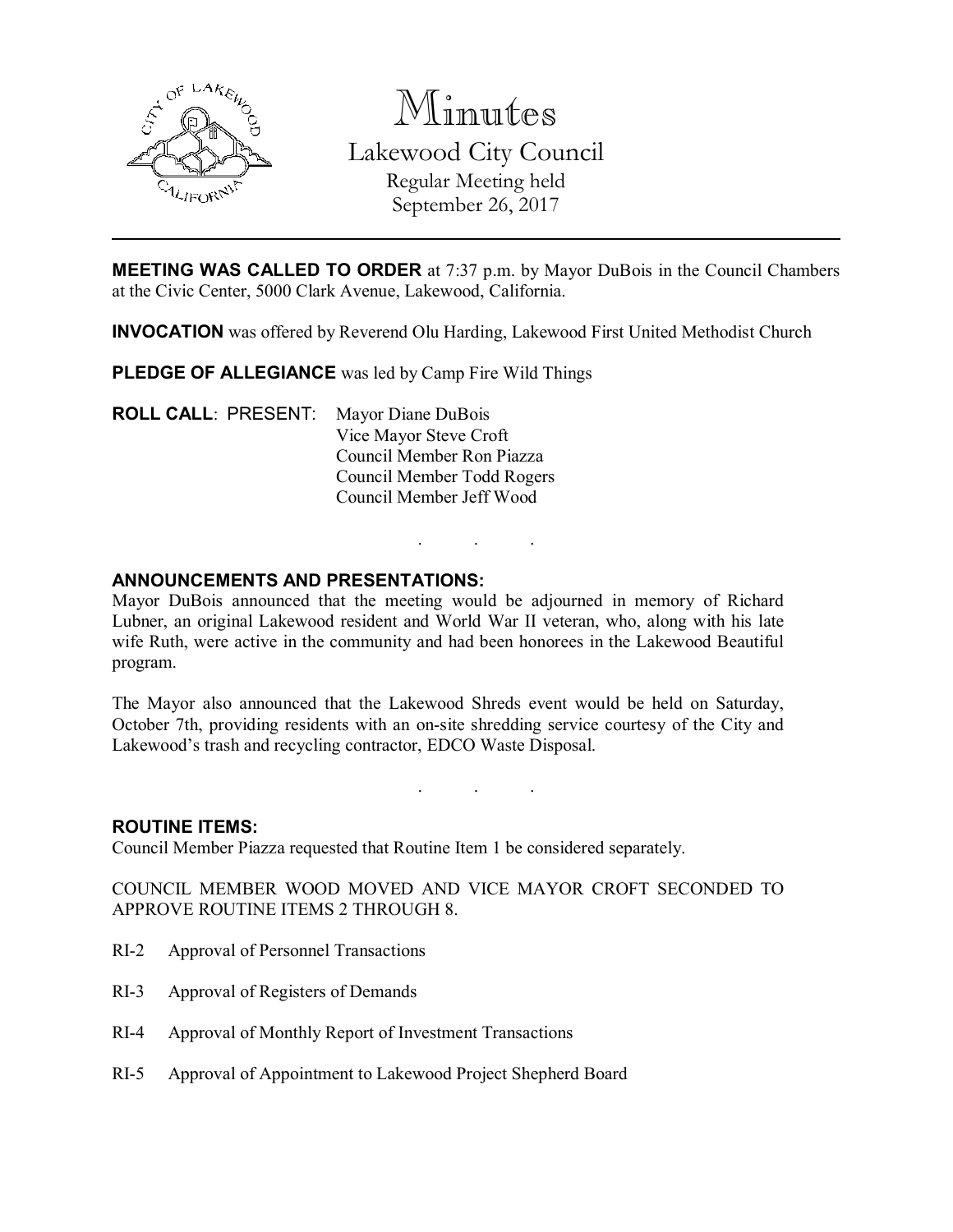City Council Minutes September 26, 2017 Page 2

### ROUTINE ITEMS: - Continued

- RI-6 Approval of Release of Subdivision Improvement Bonds, Tract Map No. 72071, Lyon Homes – Canvas, 3014 South Street
- RI-7 Approval of Legal Services Agreement with Telecom Law Firm, PC
- RI-8 Approval of Consultant Service Agreement with Telecom Law Firm, PC

UPON ROLL CALL VOTE, THE MOTION WAS APPROVED:

AYES: COUNCIL MEMBERS: Wood, Piazza, Croft, Rogers and DuBois NAYS: COUNCIL MEMBERS: None

RI-1 Approval of Minutes of the Meeting held September 12, 2017

VICE MAYOR CROFT MOVED AND COUNCIL MEMBER ROGERS SECONDED TO APPROVE ROUTINE ITEM 1. UPON ROLL CALL VOTE, THE MOTION WAS APPROVED:

| AYES: | COUNCIL MEMBERS:          | Wood, Croft, Rogers and DuBois |
|-------|---------------------------|--------------------------------|
| NAYS: | <b>COUNCIL MEMBERS:</b>   | <b>None</b>                    |
|       | ABSTAIN: COUNCIL MEMBERS: | Piazza                         |
|       |                           |                                |

## 3.1 • AGREEMENT FOR A WATER INTERCONNECTION WITH THE CITY OF SIGNAL HILL

Water Resources Director Jason Wen gave a presentation based on the memo in the agenda and stated that the Department of Water Resources (DWR) proposed to construct an interconnection facility to join Signal Hill's water system. The agreement would provide for the DWR to pump and convey water to Signal Hill through an interconnection on Cherry Avenue. The amount of water purchased would be determined through discussions between the agencies as needed. The water purchase would be billed at the rate for treated potable water in effect at the time of use. In addition, the proposed agreement placed the allocation of water for Lakewood water customers ahead of this water purchase. The City anticipated having excess water available and the sale of the water to the City of Signal Hill could offset operation costs. He concluded by stating that the Water Resources Committee recommended that the City Council approve a water purchase agreement with the City of Signal Hill and upon approval as to form by the City Attorney authorize its execution by the Mayor on behalf of the City.

Vice Mayor Croft stated that as a member of the Water Resources Committee, he appreciated the efforts of staff to continually seek opportunities for usage of excess water supplies and that resulted in revenues from their sale.

Mr. Wen confirmed for Council Member Wood that the pipelines would be located in Long Beach and that no road work would occur within Lakewood as a result of the interconnection.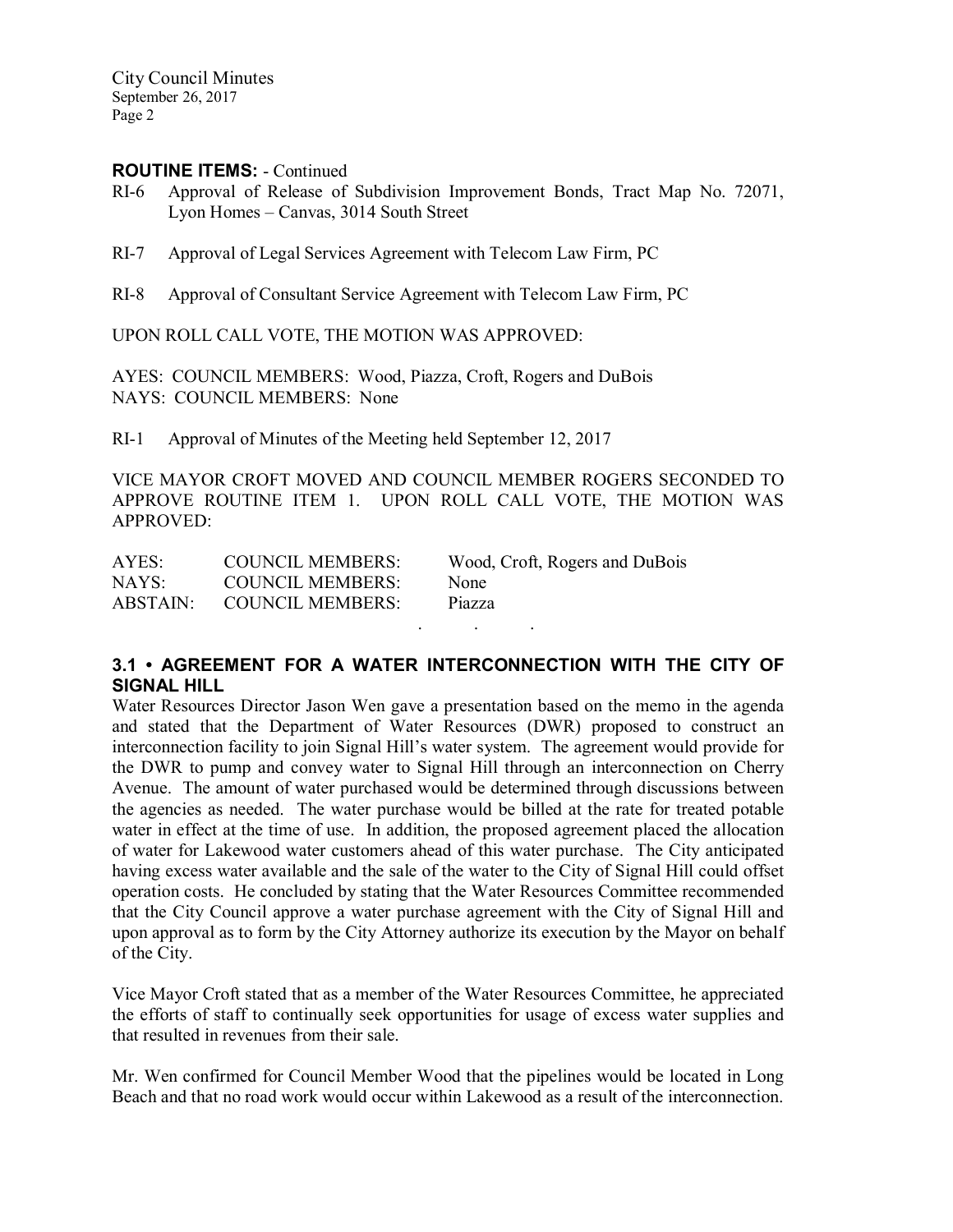### 3.1 • AGREEMENT FOR A WATER INTERCONNECTION WITH THE CITY OF SIGNAL HILL - Continued

COUNCIL MEMBER ROGERS MOVED AND COUNCIL MEMBER WOOD SECONDED TO APPROVE THE WATER PURCHASE AGREEMENT WITH THE CITY OF SIGNAL HILL. UPON ROLL CALL VOTE, THE MOTION WAS APPROVED:

AYES: COUNCIL MEMBERS: Wood, Piazza, Croft, Rogers and DuBois NAYS: COUNCIL MEMBERS: None

# 3.2 • AMENDMENT TO THE AGREEMENTS FOR TENANTS OF THE BURNS COMMUNITY CENTER

. . .

Valarie Frost, Assistant Director of Recreation and Community Services, gave a presentation based on the memo in the agenda and reported a major renovation project was currently underway at the Burns Community Center providing such upgrades to the building as improvements to the lobby, restrooms, kitchen, and assembly room on the first floor, a new elevator to comply with current A.D.A. regulations and standards, a new HVAC system, and a modern look for the exterior of the building. Tenants at Burns Community Center included Lakewood Meals on Wheels, who provided home delivery services of nutritional meals to the elderly, handicapped and convalescing; Nifty after Fifty LLC, who provided health and wellness programs designed for people over 50 years of age; and Mothers at Work Children's Center, who provided childcare and instruction for children ages 2 to 12. She explained that Nifty after Fifty had requested consideration of a 20% monthly rent reduction during the improvement project as they anticipated additional administrative expenses to manage customer service issues. To provide equity among the building tenants, City staff consulted with Mothers at Work, who also anticipated challenges as they remained operational during the renovation. She stated it was the recommendation of staff that the City Council approve a 20% reduction in the monthly rental rate for Nifty after Fifty LLC, and M.A.W. Incorporated during the Burns Community Center Improvement Project; and authorize the Mayor and the City Clerk to execute the first amendments to the agreements for Nifty after Fifty LLC, and M.A.W. Incorporated, subject to approval as to form by the City Attorney.

Council Member Wood stated that staff and the members of the Park Development Committee had considered the rent reduction a goodwill gesture towards addressing some of the tenants' inconveniences.

Ms. Frost responded to concerns from Council Member Rogers and Council Member Piazza by stating that after assisting one of the tenants with packing and moving, she experienced firsthand some of the disruption and difficulty resulting from the renovation project. She also presented the possibility that in relocating the tenants, there was the potential for them not returning as a tenant to the facility after the completion of the improvements.